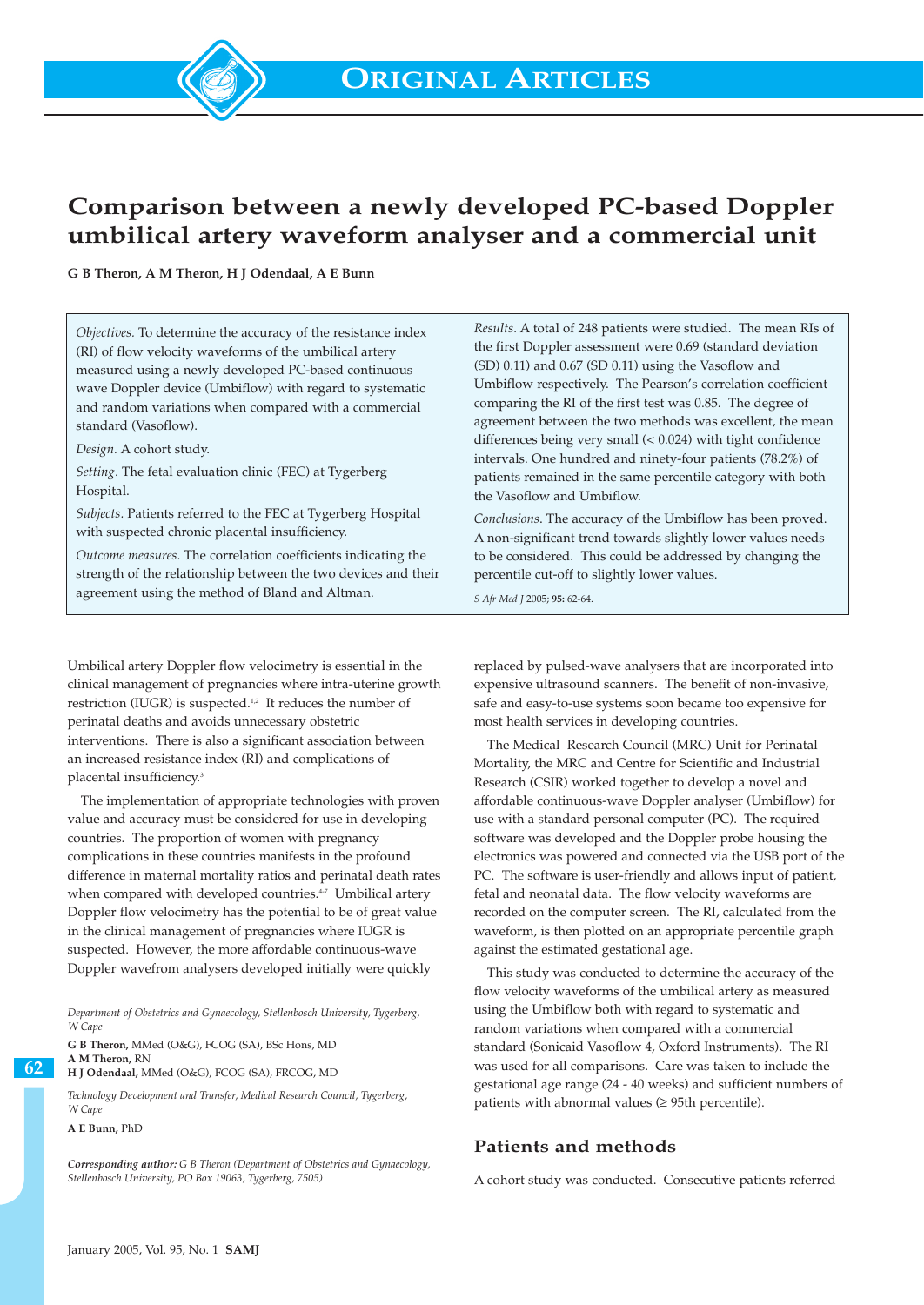to the fetal evaluation clinic (FEC) at Tygerberg Hospital with suspected placental insufficiency were included in the study. Using Vasoflow and the Umbiflow alternately on each patient, a single observer (AMT) determined the RI using the best value as determined by auscultation followed by visualisation on a screen. Care was taken to do the measurement when the fetus was not moving, as reflected by constant velocity in the umbilical vein. Outcomes of the pregnancies were determined.

Patients with an RI < 75th percentile (category 1) were regarded as being at low risk for complications of placental insufficiency, and were not given fetal surveillance tests unless the clinical condition changed. Those with an  $RI \geq 75$  and < 95th percentile (category 2) required a repeat Doppler within 14 days, and those with  $RI \geq 95$ th percentile (category 3) received more intensive fetal monitoring. When absent flow (category 4) was detected, patients were admitted to hospital for intensive fetal monitoring or delivery.

The strength of the relationship between the Vasoflow and the Umbiflow was determined by calculating correlation coefficients and the degree of agreement using the method of Bland and Altman.<sup>8</sup> A regression analysis was done on the scatter gram depicting the mean RI values on the x-axis and the differences on the y-axis to assess differences in the variances of smaller compared with larger mean values.<sup>9</sup> An assessment of the agreement or differences in category assignments (first assessment only), according to the percentile index, was made by calculating a Kappa index.

### **Results**

A total of 248 patients were included in the study. Gestational age was confirmed by early ultrasound in 195 patients (78.6%). The most common reasons for referring patients for Doppler were poor symphysis-fundus (SF) growth (34.1%), previous pregnancy complications (24.5%), hypertension (19.7%) and pre-eclampsia (14.9%). The median gestational age at referral was 30 weeks, with a range of 21 - 40 weeks.

The mean RIs of the first Doppler assessment were 0.69 (standard deviation (SD) 0.11) and 0.67 (SD 0.11) using the Vasoflow and Umbiflow respectively. A second test was done on 59 patients (23.8%), and a third test on 13 patients later during the pregnancy because their initial and subsequent RIs were ≥ 75th percentile. In this second assessment the mean RIs were 0.69 (SD 0.10) and 0.66 (SD 0.10) and the RIs for the third test were 0.76 (SD 0.12) and 0.75 (SD 0.11) using the Vasoflow

**Table I. The correlation coefficients of the RI as measured with the Vasoflow and the Umbiflow**

|          | 1st test | 2nd test | 3rd test |
|----------|----------|----------|----------|
| Pearson  | 0.847    | 0.826    | 0.957    |
| Spearman | 0.789    | 0.731    | 0.797    |

and Umbiflow respectively. The correlation coefficients comparing the RI as measured using the Vasoflow and Umbiflow (Table I) and the degree of agreement between the two methods, calculated according to the method of Bland and Altman, $^8$  are shown in Table II. Fig. 1 is a scattergram of the mean values of the first assessment using the two instruments (x-axis) and the differences between the two instruments (yaxis). The middle horizontal line is the mean difference and the other two horizontal lines 2 SDs above and below the mean difference. The correlation coefficient of a regression analysis assessing the possibility of a difference in the variances of the smaller compared with the larger mean values of the first assessment results on the scattergram is 0.12 (Fig. 1). The number of patients remaining in the same percentile category and those who shifted to another category are shown in Table III.



*Fig. 1. A scattergram of the mean values of the first assessment using the two instruments, and the difference between the two instruments.*

|        | Table II. The mean differences and the distribution of these<br>differences between the Vasoflow and the Umbiflow |          |          |  |  |
|--------|-------------------------------------------------------------------------------------------------------------------|----------|----------|--|--|
|        | 1st test                                                                                                          | 2nd test | 3rd test |  |  |
| N      | 249                                                                                                               | 59       | 13       |  |  |
| Mean   | 0.023                                                                                                             | 0.020    | $-0.005$ |  |  |
| SD.    | 0.062                                                                                                             | 0.058    | 0.037    |  |  |
| $+2SD$ | 0.147                                                                                                             | 0.136    | 0.066    |  |  |
| $-2SD$ | $-0.100$                                                                                                          | $-0.096$ | $-0.077$ |  |  |
|        |                                                                                                                   |          |          |  |  |

**Table III. Shifts in categories that occurred with the first assessment between the two instruments according to resistance**  $category (N = 248)$ 

|                 |   | Umbiflow |    |    |    |  |
|-----------------|---|----------|----|----|----|--|
|                 |   |          |    | 3  |    |  |
|                 |   | 131      | 14 |    |    |  |
| <b>Vasoflow</b> |   | 36       | 42 |    | U  |  |
|                 | 3 | U        | 3  | 11 | U  |  |
|                 |   | 0        |    |    | 10 |  |

**63**